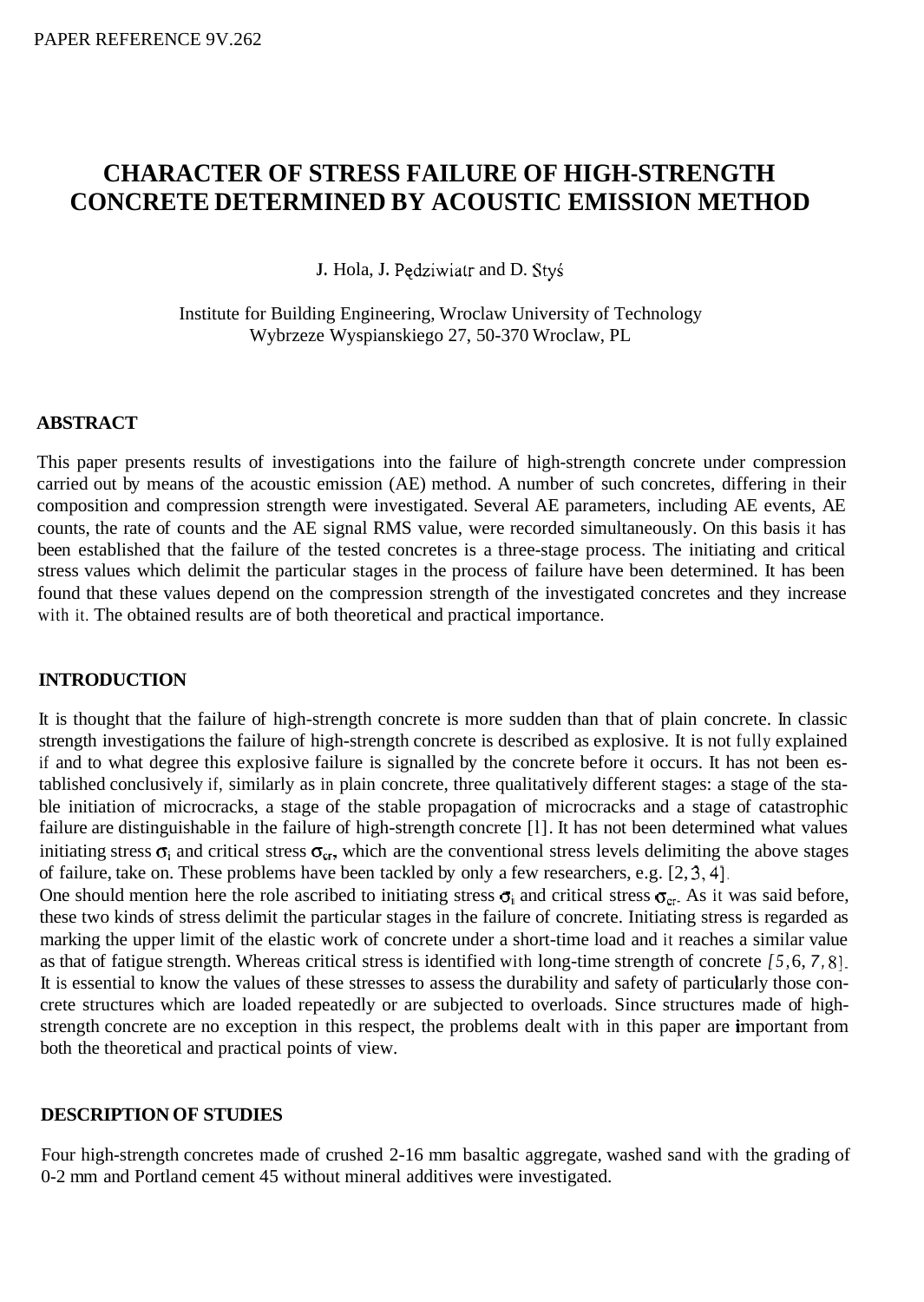Such a composition of the aggregate was used which ensured the maximum density of the concretes. The initial concrete, designated by 0, was modified with a superplasticizer, and with a combination of superplasticizer and silica fume, so as to obtain ever higher values of compression strength. The composition of the tested concretes is given in table **1.** Table 2 gives, among other things, compression strength and tensile strength values for the investigated concretes, obtained using  $150 \times 150 \times 150$  mm specimens after 28 and 90 days of curing. As it follows from the table, all the investigated concretes meet, after 28 days of curing, the minimum strength standard of 60 MPa for high-strength concrete [9, 10, **1** l].

#### TABLE 1

#### COMPOSITION OF TESTED HIGH-STRENGTH CONCRETE

|                         | Constituents in $kg/m3$ |           |       |                      |                |               |
|-------------------------|-------------------------|-----------|-------|----------------------|----------------|---------------|
| Concrete<br>designation | Cement                  | Aggregate | Water | Super<br>plasticizer | Silica<br>fume | W<br>$C + SF$ |
| 0                       | 450                     | 2033      | 180   |                      |                | 0.400         |
|                         | 450                     | 2085      | 146   | 9.00                 |                | 0.324         |
| $\overline{2}$          | 450                     | 2096      | 140   | 11.25                | 13.50          | 0.302         |
| 3                       | 450                     | 2069      | 140   | 13.50                | 31.50          | 0.291         |

#### TABLE 2

### COMPRESSION AND TENSILE STRENGTH VALUES DETERMINED FOR 150x 150x 150 mm CONCRETE SAMPLES AFTER 28 AND 29 DAYS OF CURING

| 2033<br>180<br>450<br>0.400<br>$\mathbf 0$<br>1<br>2085<br>146<br>9.00<br>0.324<br>450<br>$\blacksquare$<br>$\overline{2}$<br>140<br>11.25<br>13.50<br>0.302<br>450<br>2096<br>$\overline{3}$<br>140<br>450<br>13.50<br>31.50<br>0.291<br>2069                                                                                                                                                                                                                                                                                                                  |
|-----------------------------------------------------------------------------------------------------------------------------------------------------------------------------------------------------------------------------------------------------------------------------------------------------------------------------------------------------------------------------------------------------------------------------------------------------------------------------------------------------------------------------------------------------------------|
|                                                                                                                                                                                                                                                                                                                                                                                                                                                                                                                                                                 |
|                                                                                                                                                                                                                                                                                                                                                                                                                                                                                                                                                                 |
|                                                                                                                                                                                                                                                                                                                                                                                                                                                                                                                                                                 |
|                                                                                                                                                                                                                                                                                                                                                                                                                                                                                                                                                                 |
| <b>TABLE 2</b><br><b>COMPRESSION AND TENSILE STRENGTH VALUES DETERMINED</b><br>FOR 150x150x 150 mm CONCRETE SAMPLES AFTER 28 AND 29 DAYS OF CURING                                                                                                                                                                                                                                                                                                                                                                                                              |
| Concrete<br>Mean com-<br>Mean splitting<br>Mean com-<br>Minimum<br>Mean splitting<br>Maximum<br>desig-<br>tensile strength<br>tensile strength<br>pression<br>pression<br>compression<br>compression<br>after 28 days<br>nation<br>strength after<br>strength after<br>after 90 days<br>strength after<br>strength after<br>90 days<br>28 days<br>90 days<br>90 days<br>$f_{\text{ctm,sp,90}}[\text{MPa}]$<br>$f_{\text{ctm,sp,28}}[\text{MPa}]$<br>$f_{cm}$ [MPa]<br>$f_{cm,90}$ [MPa]<br>$f_{\text{cmin,90}}[\text{MPa}]$<br>$f_{\text{cmax,90}}[\text{MPa}]$ |
| 70.30<br>$\theta$<br>65.00<br>65.10<br>68.00<br>4.00<br>3.85<br>2.54%<br>10.95%<br>2.68%<br>11.50%                                                                                                                                                                                                                                                                                                                                                                                                                                                              |
| $\mathbf{1}$<br>84.40<br>86.20<br>92.80<br>88.70<br>6.20<br>6.50<br>10.11%<br>4.02%<br>8.53%<br>4.23%                                                                                                                                                                                                                                                                                                                                                                                                                                                           |
| $\overline{2}$<br>95.20<br>101.10<br>95.60<br>98.90<br>86580%<br>6.70<br>3.41%<br>9.03%<br>8.92%<br>3,22%                                                                                                                                                                                                                                                                                                                                                                                                                                                       |
| $\mathbf{3}$<br>100.10<br>116.80<br>105.0<br>110.30<br>6.70<br>6.60<br>10.18<br>4.75%<br>4.70%<br>10.82%                                                                                                                                                                                                                                                                                                                                                                                                                                                        |
| Note: variati n coefficient values are given below the line.                                                                                                                                                                                                                                                                                                                                                                                                                                                                                                    |

The acoustic emission method was applied to study the course of failure, caused by axial compression, in concretes after 90 days of curing, using  $50 \times 50 \times 100$  mm specimens cut out from larger sample elements. Twelve specimens of each concrete were tested.

## **ANALYSIS OF TEST RESULTS**

Fig. l shows the AE counts recorded during the compression of the investigated concretes versus failure time. As one can see the values of this AE parameter are minimal at the initial phase and the intermediate phase of loading. This indicates that very few cracks appear in the structure. Only at the final stage of loading, the *AE*  counts increase rapidly, indicating very intensive formation and development of cracks. If the compression strength test results given in table 2 and the data presented in fig. 1 are put together, an interesting observation can be made: the *AE* counts recorded during the whole process of failure decrease as compression strength increases.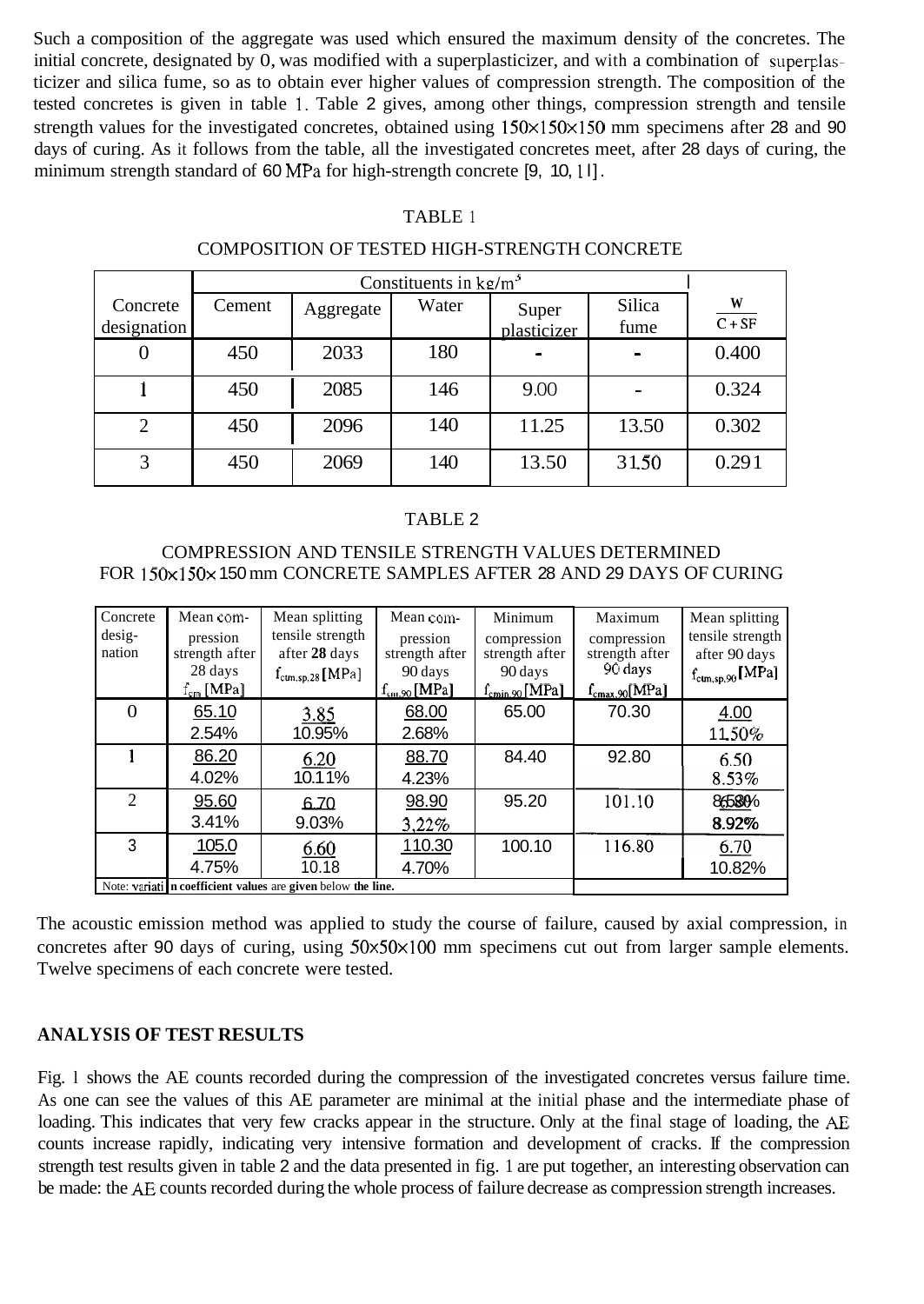

Figure 1: AE events recorded during compression of tested high-strength concretes versus failure time

This fact seems to corroborate the literature findings that silica fume improves the homogeneity of the structure of concrete and reduces structural defects [9, 10, 11, 12].

Fig. 2 shows exemplary AE counts-rate measurements for concretes 0, l and 3. Three stages can be distinguished in the trace of this AE parameter as a function of failure time. At the initial stage of loading the rate of AE counts is slightly higher than at a later stage.



Figure 2: AE counts rate at initial and intermediate stages of loading with plotted graph of relative compressive stress value  $\sigma_c/f_c$  versus failure time: a) in concrete 0, b) in concrete 1, c) in concrete 3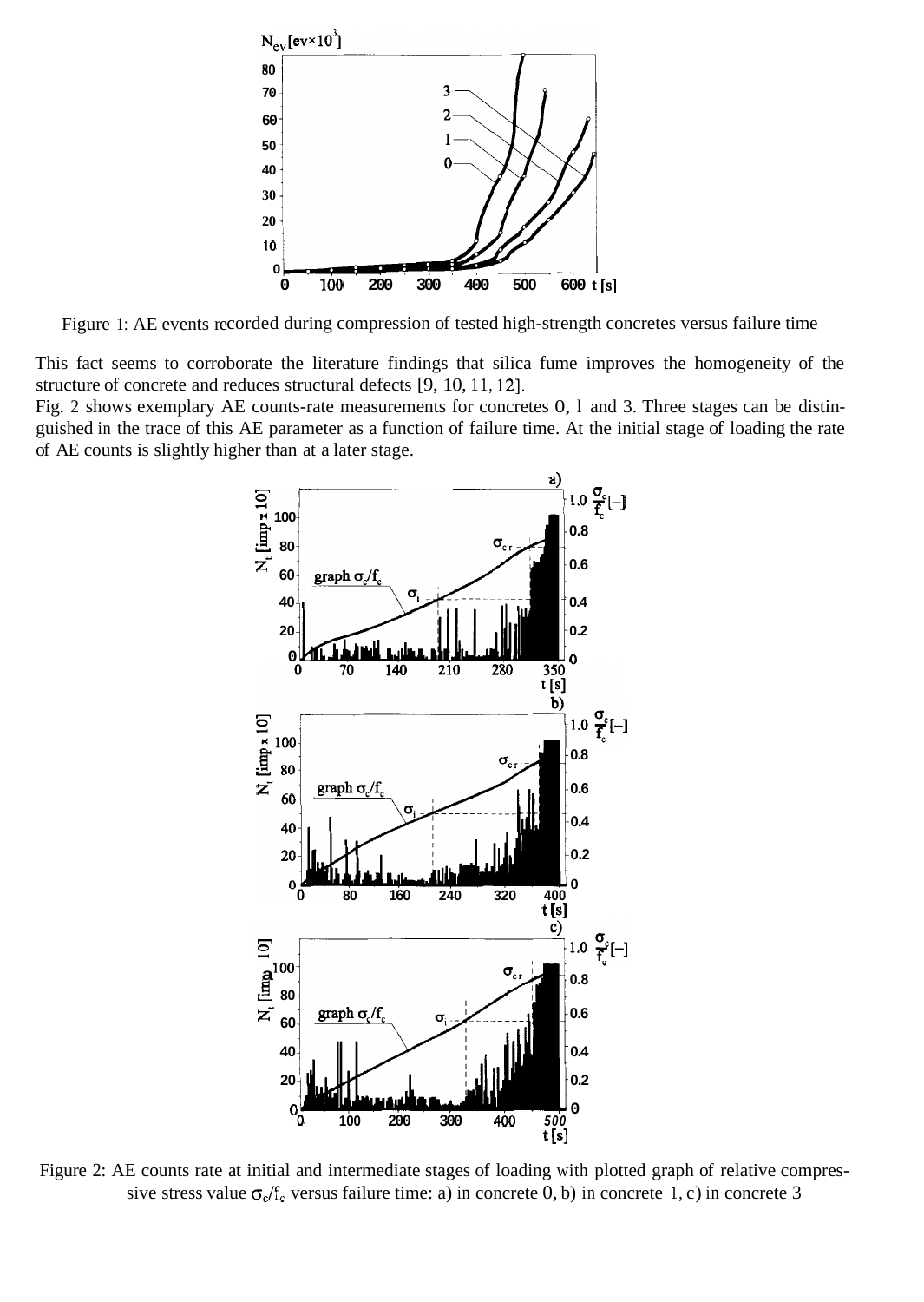This is probably due to slight apparent emission. As the load increases further, the rate of AE counts decreases and stabilizes. One can say that the loaded concretes have "quieted down" acoustically. Then the rate of counts begins to increase moderately. As the load enters the final stage, the rate of counts begins to increase rapidly until the material fails. Fig. 2 shows also graphs of the relative compressive stress increment during the failure of the tested concretes with marked levels at which the rate of *AE* counts respectively stabilizes and increases sharply.

The AE counts were recorded also in the compressed concretes and their rate versus relative increment in compressive stress was determined using the relation given in [4]. The rate for concretes 0 and 3 is shown in fig. 3. As one can see, the rate of AE counts increases rapidly at the final stage of loading whereas at the earlier stages the rate increments are slight.



Figure 3: AE counts increment rate versus relative compressive stress value: a) in concrete 0, b) in concrete **3** 

Also the recorded AE signal RMS values versus the increment in relative compressive stress, shown for concretes 0 and 3 in fig. 4, were analyzed.

Similarly as in the case of the rate of AE counts, three stages can be distinguished in the trace of this parameter. At the initial stage of loading the *AE* signal RMS value is low and stable. As the load increases this value increases moderately. At the final stage of loading it increases sharply until the concrete fails.

If follows from the results shown in figs 1-4 that the values of the AE parameters recorded during the failure of concrete increase sharply at the final stage of loading. The stress level at which the sharp increase begins is not the same in all the tested concretes. It is determined by the compression strength and it rises with it. This means that the tested high-strength concretes do not fail suddenly - their failure is signalled by rapidly increasing acoustic activity. Also the amplitudes of acoustic pulses are larger in concretes with higher compression strength – as evidenced by the images of the pulses recorded during the failure of the concretes (two such images are shown in fig. 5) and by their amplitude-frequency distributions.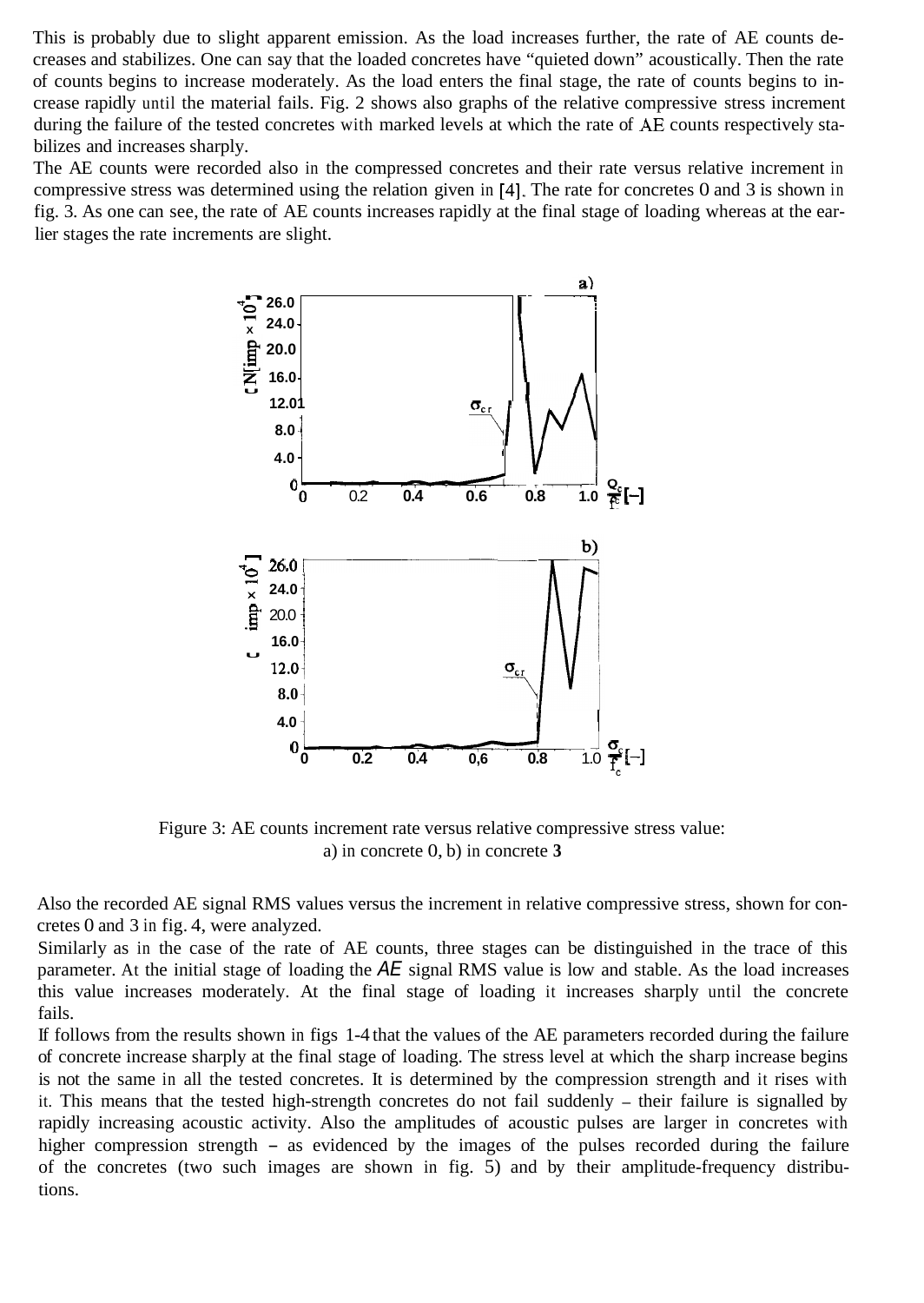

Figure 4: Recording of AE signal RMS value versus increment of relative compressive stress  $\sigma_c/f_c$ : a) in concrete 0, b) in concrete 3



Figure 5: Sample images of acoustic pulses recorded during compression of concrete 0 and 3: a) concrete 0 – relative stress level close to about  $0.75 \sigma_c/f_c$ ; b) concrete 3 – relative stress level close to about 0.8  $5\sigma_{\rm c}/f_{\rm c}$ ,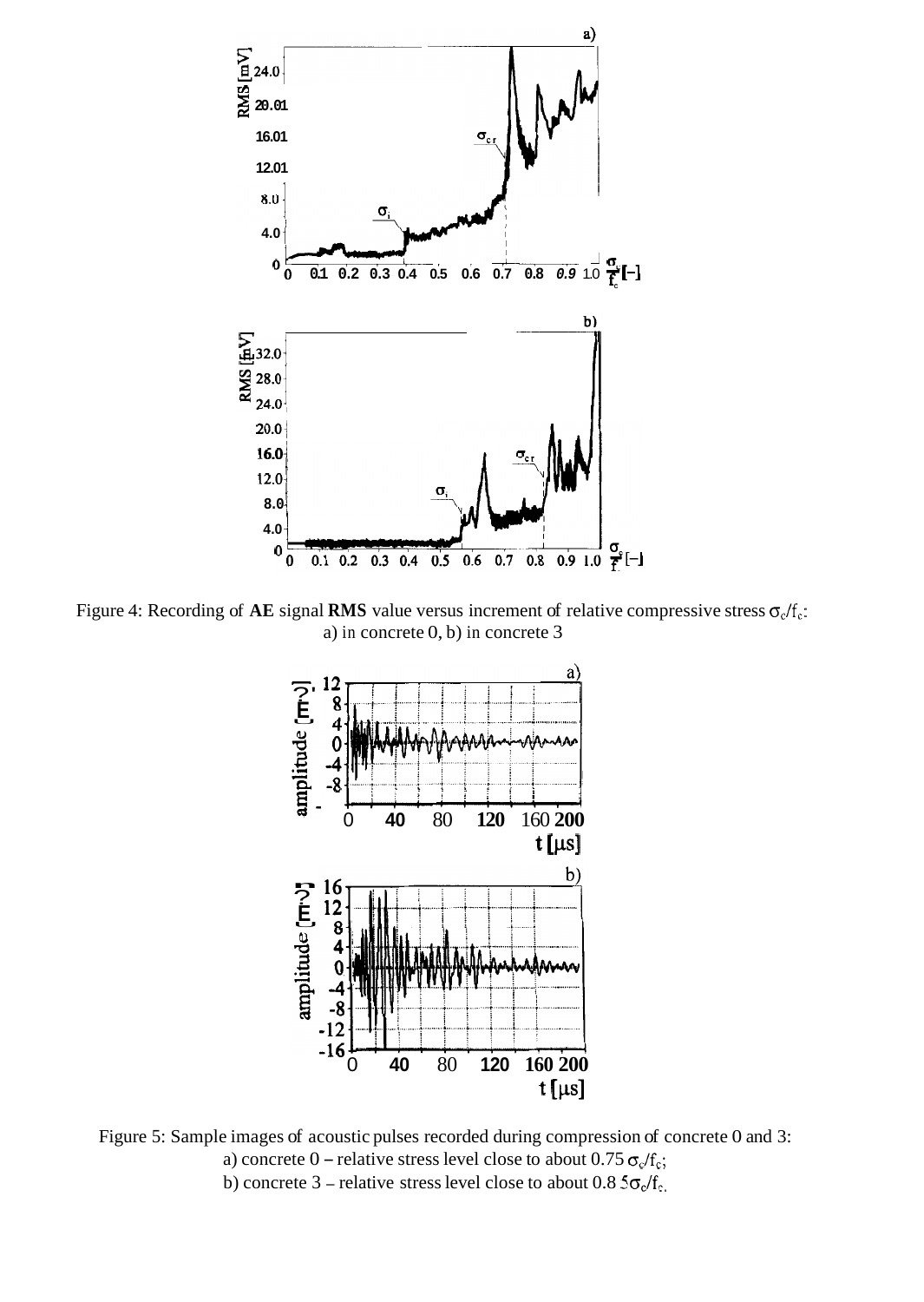The obtained results corroborate the thesis that the failure of high-strength concrete is not a continuous but multistage process. In the authors' opinion, the three-stage traces of the AE counts rate and the AE signal RMS value indicate clearly that the failure of high-strength concrete is a three-stage process. It should be noted here that it is harder to distinguish the phase of the stable initiation of microcracks from the phase of the stable propagation of microcracks in high-strength concretes than in plain concretes. This is due to the fact that much fewer cracks appear and develop at these stages of failure in high-strength concretes.

The initiating stress  $(\sigma_i)$  level and the critical stress  $(\sigma_{cr})$  level which delimit the stages of failure in the tested high-strength concretes were determined. Stress  $\sigma_i$  occurs at the level at which the stable and low rates of AE counts and the AE signal RMS values start to increase gradually. Stress  $\sigma_{cr}$  occurs at the level at which all the recorded AE parameters start to increase sharply. The respective stress levels are marked in figs 2, 3 and 4 and their mean relative values calculated on the basis of the relative values of all the parameters recorded during failure are given in table 3.

#### TABLE **3**

## MEAN RELATIVE VALUES OF STRESSES  $\sigma_i$  and  $\sigma_{cr}$ DETERMINED FOR TESTED HIGH-STRENGTH CONCRETES

| Concrete                                                     | Mean values          |                       |  |  |  |
|--------------------------------------------------------------|----------------------|-----------------------|--|--|--|
| designation                                                  | $\sigma_i$ [-]       | $\sigma_{\rm cr}$ [-] |  |  |  |
|                                                              | $\frac{0.39}{4.1\%}$ | $\frac{0.72}{4.3\%}$  |  |  |  |
|                                                              |                      |                       |  |  |  |
|                                                              | 0.45                 | $\frac{0.76}{5.0\%}$  |  |  |  |
|                                                              | 4.6%                 |                       |  |  |  |
| っ                                                            | 0.52                 | 0.80                  |  |  |  |
|                                                              | 4.8%                 | 4.7%                  |  |  |  |
| 3                                                            | 0.56                 | $\frac{0.83}{4.8\%}$  |  |  |  |
|                                                              | 4.3%                 |                       |  |  |  |
| Note: variation coefficient values are given below the line. |                      |                       |  |  |  |

It follows from table 3 that the mean values of both initiating stress  $\sigma_i$  and critical stress  $\sigma_{cr}$  are the higher, the higher the compression strength of the high-strength concretes. One should note the high initiating stress values in concretes **2** and 3 with silica fume. This means that the latter concretes have much higher fatigue strength than both plain concrete and the other tested concretes. It is somewhat surprising that the critical stress values in the concretes with silica fume are not much higher than the ones which usually occur in plain concrete. According to the literature, the stage of catastrophic failure of the tested high-strength concretes should have begun at a much higher stress level.

## **CONCLUSIONS**

- $\mathbf{1}$ In the light of the results yielded by the AE investigations it appears that the failure of the tested highstrength concretes under compression is a three-stage process. But in this case it is much more difficult than in plain concrete to distinguish the stage of the stable initiation of microcracks from the stage of the stable propagation of microcracks. This is probably due to the fact that few microcracks appear and develop in these stages of failure of high-strength concrete. The stage of catastrophic failure leading to an explosive failure is very distinct, manifesting itself in the rapidly increasing values of all the recorded AE parameters. The explosive failure effect is more pronounced in concretes with higher compression strength.
- 2 It has been found that initiating and critical stress values in the tested high-strength concretes depend on compression strength. Clearly, the highest values of initiating stress were recorded for concretes 2 and 3 which contained silica fume. This finding is important for the durability and safety of structures made of high-strength concrete in which fatigue strength plays a critical role. The highest values of critical stress were also recorded for concretes 2 and **3,** but they were not significantly higher than the ones usually